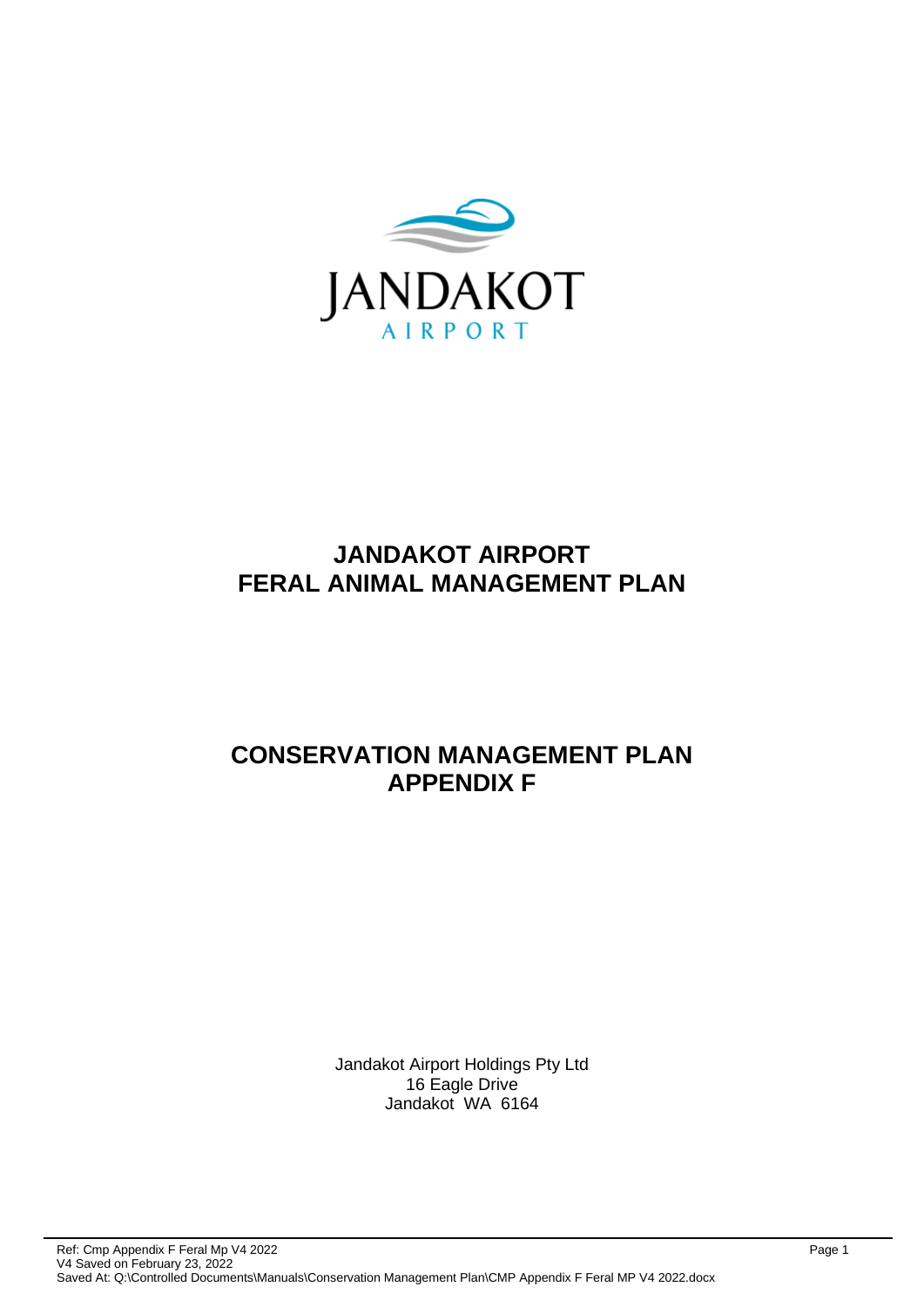## **Amendment History**

| <b>Version</b> | <b>Issue Date</b> | <b>Description</b> | <b>Prepared By</b>      | <b>Approved</b><br>By (JAH) | Approved<br>By (DAWE) |
|----------------|-------------------|--------------------|-------------------------|-----------------------------|-----------------------|
|                | 15/07/2011        | First version      | Joanne Wann<br>(JAH EM) | J. Fraser                   |                       |
| $\mathcal{P}$  | 22/01/2014        | Major revision     | Joanne Wann<br>(JAH EM) | J. Fraser                   | S.Gaddes<br>8/4/14    |
| 3              | 03/06/2019        | Minor revision     | Joanne Wann<br>(JAH EM) | J. Fraser                   | G.Manning<br>19/7/19  |
| 4              | 23/02/2022        | Minor revision     | Joanne Wann<br>(JAH EM) | J. Fraser                   | <b>TBA</b>            |

## **TABLE OF CONTENTS**

| 1            |                                                         |  |
|--------------|---------------------------------------------------------|--|
| 1.1          |                                                         |  |
| $\mathbf{2}$ |                                                         |  |
| 2.1          |                                                         |  |
| 2.2          |                                                         |  |
| 3            |                                                         |  |
| 3.1          |                                                         |  |
| 3.2          |                                                         |  |
| 4            |                                                         |  |
| 4.1          |                                                         |  |
| 4.2          |                                                         |  |
| 4.3          |                                                         |  |
| 4.4          |                                                         |  |
| 4.5          |                                                         |  |
| 5            |                                                         |  |
| 6            |                                                         |  |
| 7            | REVIEW AND AMENDMENT OF FERAL ANIMAL MANAGEMENT PLAN 10 |  |
| 8            |                                                         |  |
| 9            |                                                         |  |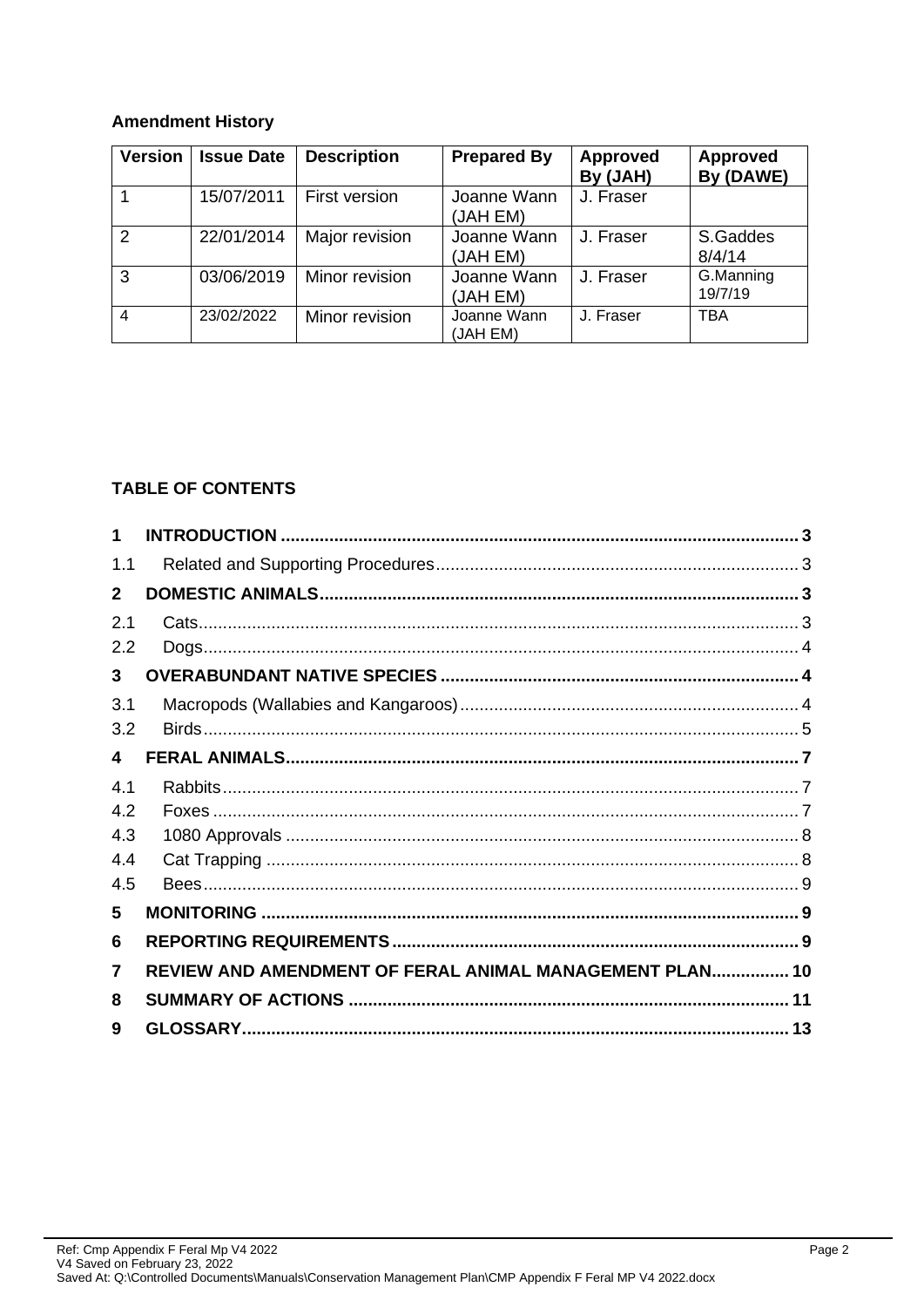## <span id="page-2-0"></span>**1 Introduction**

The objective of this Feral Animal Management Plan (FAMP) is to control populations of feral and overabundant native species so that:

- Impacts on native wildlife and associated values are minimised
- Impacts on human health and safety are minimised.

This plan is aligned with the Jandakot Airport Master Plan 2020 and is a component of the Jandakot Airport Conservation Management Plan. JAH has also developed a Wildlife Hazard Management Plan (WHMP), however the aims and objectives of the WHMP are different to that of the FAMP. Required under the Civil Aviation Safety Regulations 1998, the purpose of the WHMP is to minimise the risks to aircraft and operations caused by wildlife activities on and in the vicinity of the airport.

It is recognised that feral animal management within remnant bushland in an urban setting is a complex task, especially when there is increasing pressure from surrounding urban development and neighbouring properties are subjected to differing (or no) feral management practices.

Reinfestation of targeted feral animals is likely to eventually occur in most instances. Whilst benefits may be achieved by potentially coordinating feral animal management programs with neighbouring landholders, in reality, 'control' is considered more realistic and achievable than eradication at Jandakot Airport.

## <span id="page-2-1"></span>**1.1 Related and Supporting Procedures**

The following Jandakot Airport documentation pertains to this FAMP and the WHMP:

- PR501 Handling of Animal Remains
- PR212 Wildlife Culling and Dispersal Procedure
- PR218 Reporting Animal Strikes
- PR710 Firearm Procedure.

## <span id="page-2-2"></span>**2 Domestic Animals**

The JAH Policy on domestic animals (specifically cats and dogs) is that all domestic animals are prohibited from conservation and airside precincts of Jandakot Airport. Domestic animals are permitted within landside areas, though they are not permitted to be housed on site. In these instances, local laws and regulations in regards to domestic cats and dogs are applicable at Jandakot Airport. The airport lies entirely within the boundary of the City of Cockburn, with the northern boundary of the airport forming the southern boundary of the City of Melville and the north east Airport boundary abutting the City of Canning.

#### <span id="page-2-3"></span>**2.1 Cats**

Domestic cats from nearby residences may hunt for birds, reptiles and other animals, especially at night.

Under the *Cat Act 2011* (the Cat Act), all domestic cats over 6 months of age need to be sterilised, micro-chipped and registered. Local governments are responsible for administering and enforcing the legislation.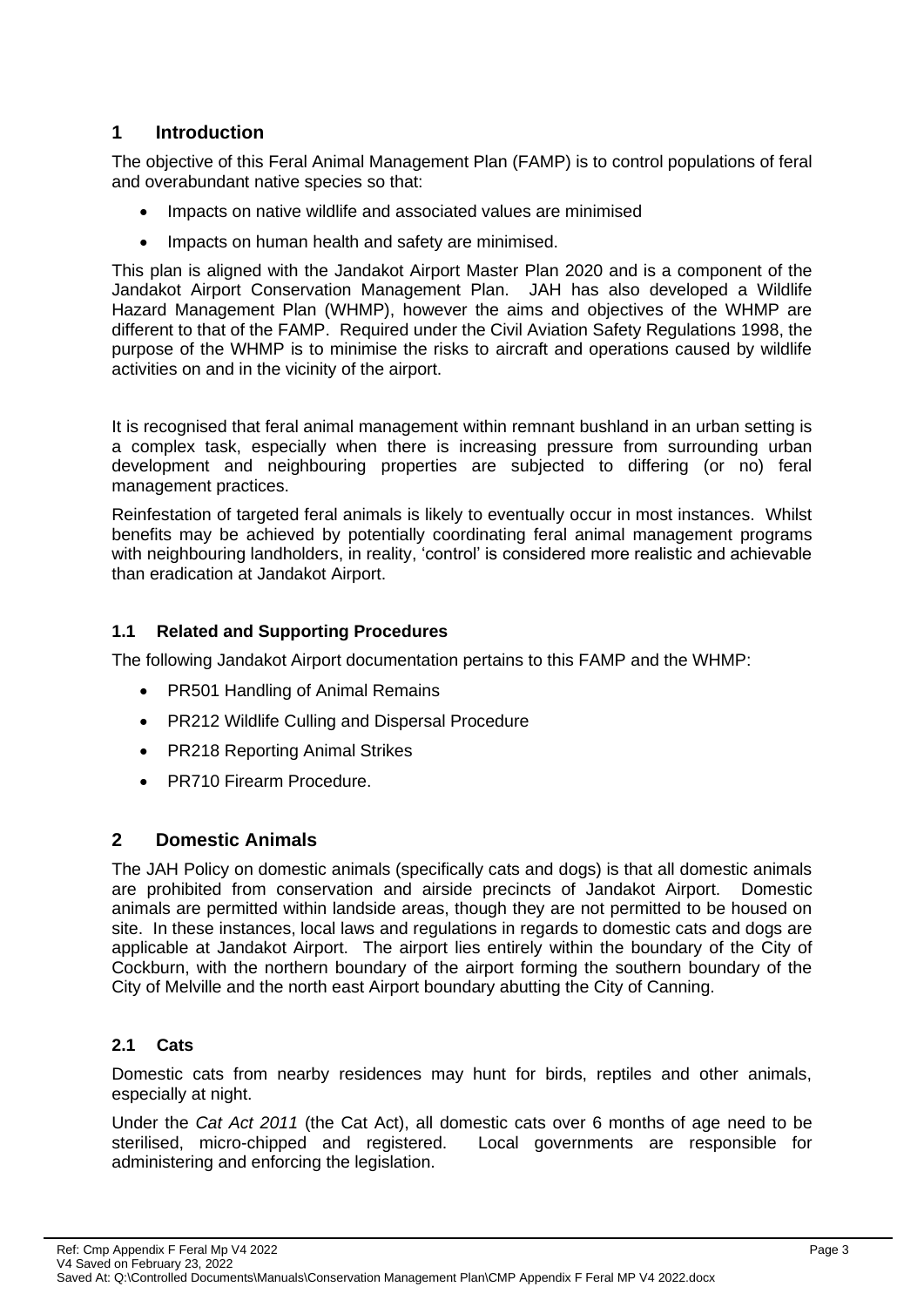The City of Cockburn supports responsible cat ownership and provides advice and guidance on keeping cats within the City in accordance with the requirements of relevant legislation. The City of Melville and the City of Canning have similar approaches.

Domestic cats captured at Jandakot airport will be passed on to the City of Cockburn Ranger Service (Tel. 9411 3444) or the Shenton Park Cat Haven (Tel. 9442 3600) where they will be either returned to their owners (if micro-chipped) or re-homed.

## <span id="page-3-0"></span>**2.2 Dogs**

Local government authorities are responsible for administering and enforcing the *Dog Act 1976* within their municipalities. The Act states that 'a dog shall not be in a public place unless it is:

- a) Held by a person who is capable of controlling the dog; or
- b) Securely tethered for a temporary purpose; by means of a chain, cord, leash or harness of sufficient strength and not exceeding the prescribed length.'

These rules apply at Jandakot Airport.

In the event that a domestic dog is found unrestrained without their owner at Jandakot Airport, the City of Cockburn Ranger Service (Tel. 9411 3444) will be contacted.

## <span id="page-3-1"></span>**3 Overabundant Native Species**

Overabundance of native species is considered to occur when:

- Animals exceed the carrying capacity of the property
- Animals cause unwanted effects to their ecosystems
- Animals impact on endangered species
- Animals impact on humans (particularly from a safety perspective) and/or livestock.

Management of Overabundant Native Species is addressed below.

## <span id="page-3-2"></span>**3.1 Macropods (Wallabies and Kangaroos)**

Kangaroos (Western Grey Kangaroos, *Macropus fuliginosus*) and wallabies (Western Brush Wallabies, *Macropus irma*) pose a high risk to aircraft in the vicinity of the runways. Refer also to the Jandakot Airport Conservation Management Plan for management actions associated with Western Brush Wallabies.

## **3.1.1 Management Methods**

**Exclusion.** Exclusion of macropods is generally an effective way to manage macropods in the vicinity of an airport. In recent years JAH has taken action to ensure that bushland habitats supporting macropod populations (1A, 1B and 2A) are appropriately fenced from aircraft movement areas and landside developments where they may otherwise pose a risk to aircraft safety and vehicles. Where there is a risk of macropods digging beneath fences, fence lines are regularly inspected and any diggings are filled in, or are fitted with verminproof 'skirts'.

**Deterrence.** Deterring macropods from aircraft movement areas generally involves removing features of the airport and its surrounds that are attractive to problem species. Given that macropods are now physically excluded from aircraft movement areas, deterrence is no longer considered a necessary or practical method to employ at Jandakot Airport.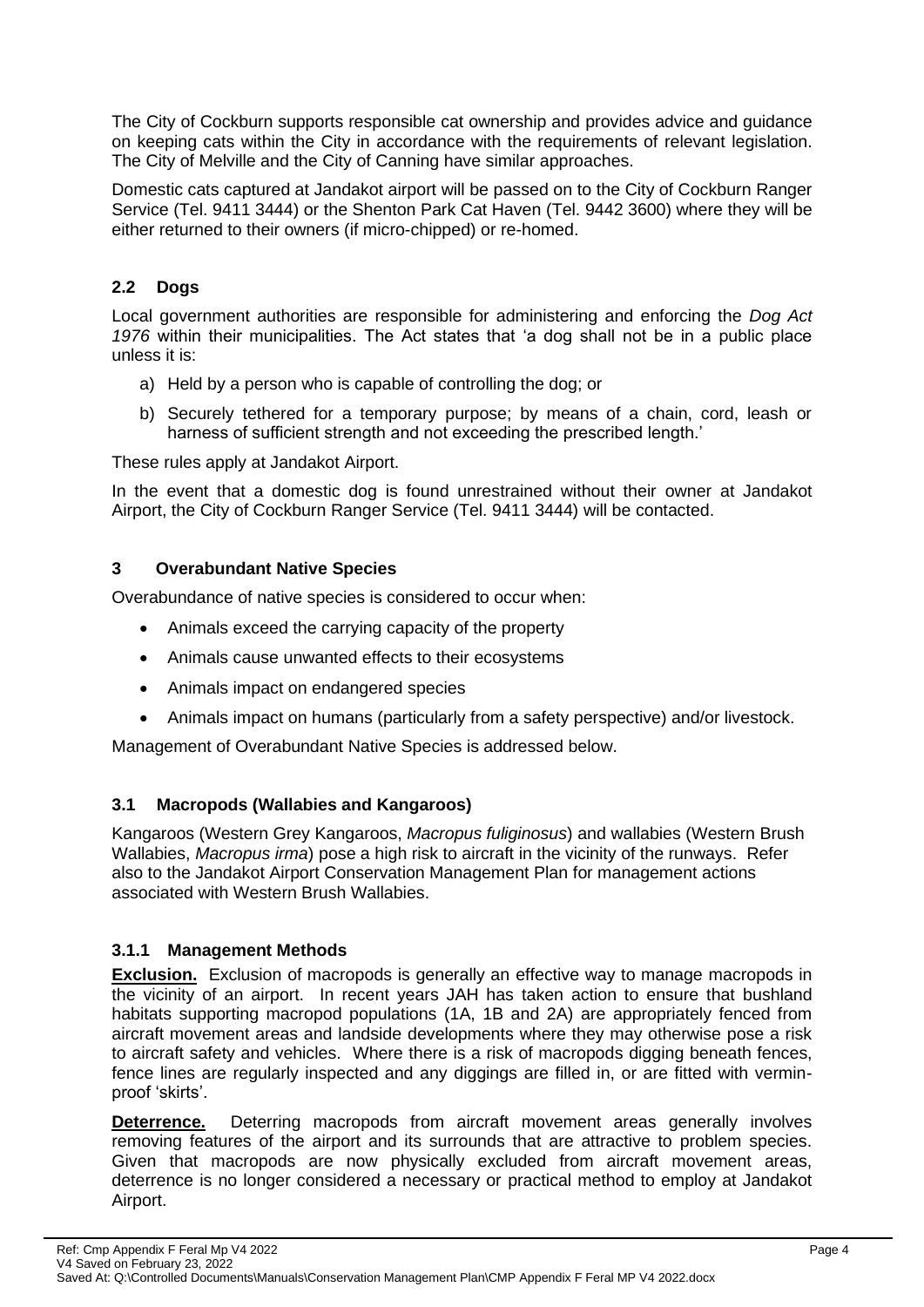**Harassment.** In the rare event of a breach of exclusion fencing by a macropod, harassment/hazing and dispersal from runways and airstrips is the most immediately effective method. Methods of harassment/hazing to encourage a macropod to return to a Conservation Precinct (via existing gates) include use of pyrotechnic charges (e.g. bird fright cartridges), vehicles and personnel on foot.

**Lethal Management.** Limited lethal control methods will be employed at Jandakot Airport when warranted, based on the risk posed by the species and their activities. Lethal control methods on macropods will only be necessary in the event of an animal breaching exclusion fencing into aircraft movement areas and staff being unable to safely remove the animal. As such, lethal control methods are rarely used for macropods at Jandakot Airport. A "Fauna taking (dangerous fauna) licence" is obtained from the WA Department of Biodiversity, Conservation and Attractions (DBCA) allowing for an agreed number of Western Grey Kangaroos and Western Brush Wallabies to be 'taken' over the term of the licence.

## <span id="page-4-0"></span>**3.2 Birds**

Birds and bird strike are a recognised problem at many airfields and airports both nationally and internationally. Bird strike can pose a significant safety risk to pilots and passengers and can result in considerable damage to both rotary and fixed wing aircraft. Bird strike is more common during take-off and landing than at other times during an aircraft's flight.

Impacts from bird strikes are primarily associated with safety, increased costs and reduced flying time. Whilst a severe bird strike can potentially result in an aircraft crash, the majority of bird strikes generally result in damage to the aircraft. The extent of impact is dependent on many factors, including the size and number of birds, the speed of the aircraft and the component hit (turbines and windscreens are the most vulnerable). Generally, bird strikes that have resulted in crashes have been due to flocks of large birds that have been ingested into the engine causing failure, or collided with the windscreen resulting in loss of visibility during a critical time (e.g. during take-off and landing).

The WHMP is the primary document addressing management of birds that pose a risk to aircraft safety. The information below is consistent with the WHMP.

## **3.2.1 Management Methods**

**Exclusion.** Exclusion of problem birds is difficult and this method will generally be effective only for flightless birds. Exclusion of the birds from attractive areas and features is more commonly used and this may include constructions that minimise perching, access to nesting sites and artificial water supplies. Excluding birds is difficult and expensive and may only be feasible in certain situations. Exclusion methods are not generally applicable at Jandakot Airport but will be considered if warranted.

**Deterrence.** Deterrence is often the easiest and most effective way of reducing the incidence and severity of bird strike. It generally involves removing features of the airport and its surrounds that are attractive to problem bird species. Deterrence should be integral to the airport's design, operation and maintenance. Therefore the effect that all development, operation or management activities will have on bird and wildlife management needs to be considered.

Appropriate drainage management and grass maintenance are important to ensure that the area is not attractive to birds. Some grass and sedge species are known food sources for birds, whilst wading birds are attracted to drains that contain emergent vegetation as a food source. Eliminating standing water on pavements, maintaining grass at a height between 50 and 300 mm, removing food sources such as seed heads and removing cover so that the airfield is less attractive to the birds are all important management activities that can be considered, although these will depend on the species of the problem bird. Other deterrence activities may include: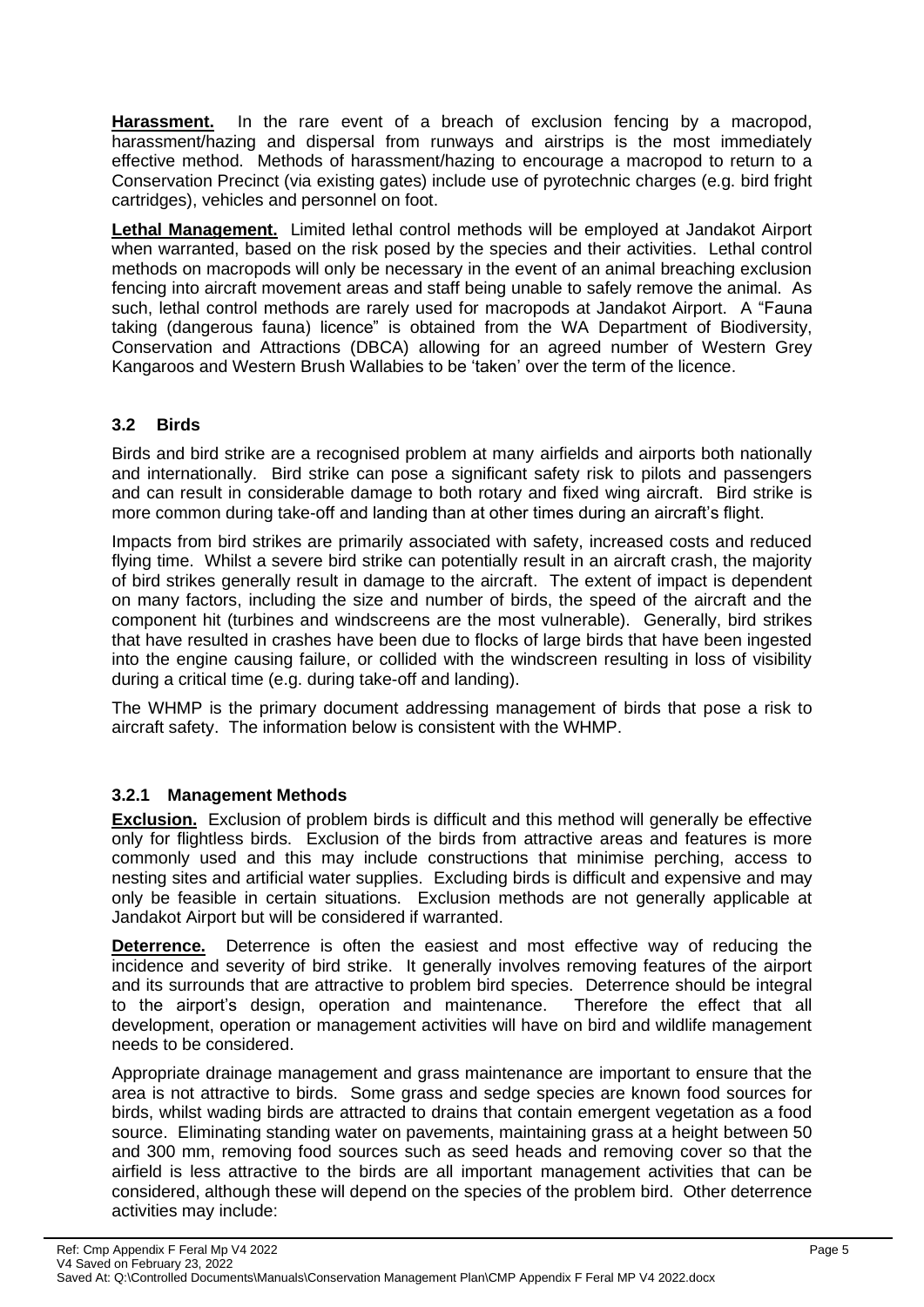- regularly inspecting and maintaining drains (removing emergent vegetation) to discourage wading birds
- controlling insects or removing insect attractants, including extinguishing runway lights when not required to reduce the number of insects available as a food source
- removing dead birds and other animals, and managing wastes to avoid attracting scavenger birds
- removing nests, roost sites and perch sites where possible (note depending on the type of species and the stage of breeding, the removal of nests may require a licence/permit from the DBCA).

Deterrent methods are and will continue to be employed at Jandakot Airport to reduce the risk of bird strike. In particular, grassed vegetation in the proximity of runways will be maintained at an appropriate level to deter bird activity, and stormwater and irrigation will be managed to reduce pooling on pavements and within open drain systems. Any dead birds found on or in the vicinity of runways will be removed and reported in line with the existing Safety Management System and Air Transport Safety Bureau (ATSB) requirements.

**Harassment.** Bird harassment and dispersal of birds from runways and airstrips is usually the most immediately effective tool in bird management. However, harassment will generally need to be associated with a real threat to be effective in the long term as birds will soon learn that the threat is not real. The use of a real threat is therefore a more effective harassment technique in the long term. Harassment should be undertaken during operational hours. Concerted harassment effort in the first two hours after sunrise can result in a reduced number of birds for the rest of the day. Other harassment and dispersal methods that can be effective include vehicle lights, sirens and horns, pyrotechnic charges (e.g. Bird Frite), recordings of distress calls, whips and firearms. In some circumstances bird scaring devices may also be used to deter specific species of birds from nesting in aircraft and facilities.

Harassment methods at Jandakot Airport will primarily be utilised in the form of Bird Fright cartridges and other auditory deterrents as required in response to potentially unsafe bird activity.

**Lethal Management**. In some situations, lethal management methods must be used where there is a significant threat to safety and non-lethal methods do not adequately mitigate the risks. They should generally be considered as an emergency or short-term solution only. Lethal methods can also increase the effectiveness of related non-lethal methods, such as a combination of noisemakers and the actual shooting of birds.

Limited lethal control methods will be employed at Jandakot Airport when warranted based on the risk posed by the species their activities. A "Fauna taking (dangerous fauna) licence" is obtained from the DBCA that includes:

- Banded Lapwing (*Vanellus tricolour*)
- Australian Raven (*Corvus coronoides*)
- Australian Shelduck (*Tadoma tadornoides*)
- Galah (*Cacatua roseicapilla*)
- Maned Duck (*Chenonetta jubata*)
- Pacific Black Duck (*Anas superciliosa*)
- Straw-necked Ibis (*Threskiornis spinicollis*)
- Eastern Long-billed Corella (*Cacatua tenuirostris*).
- Welcome Swallow (*Hirundo neoxena*)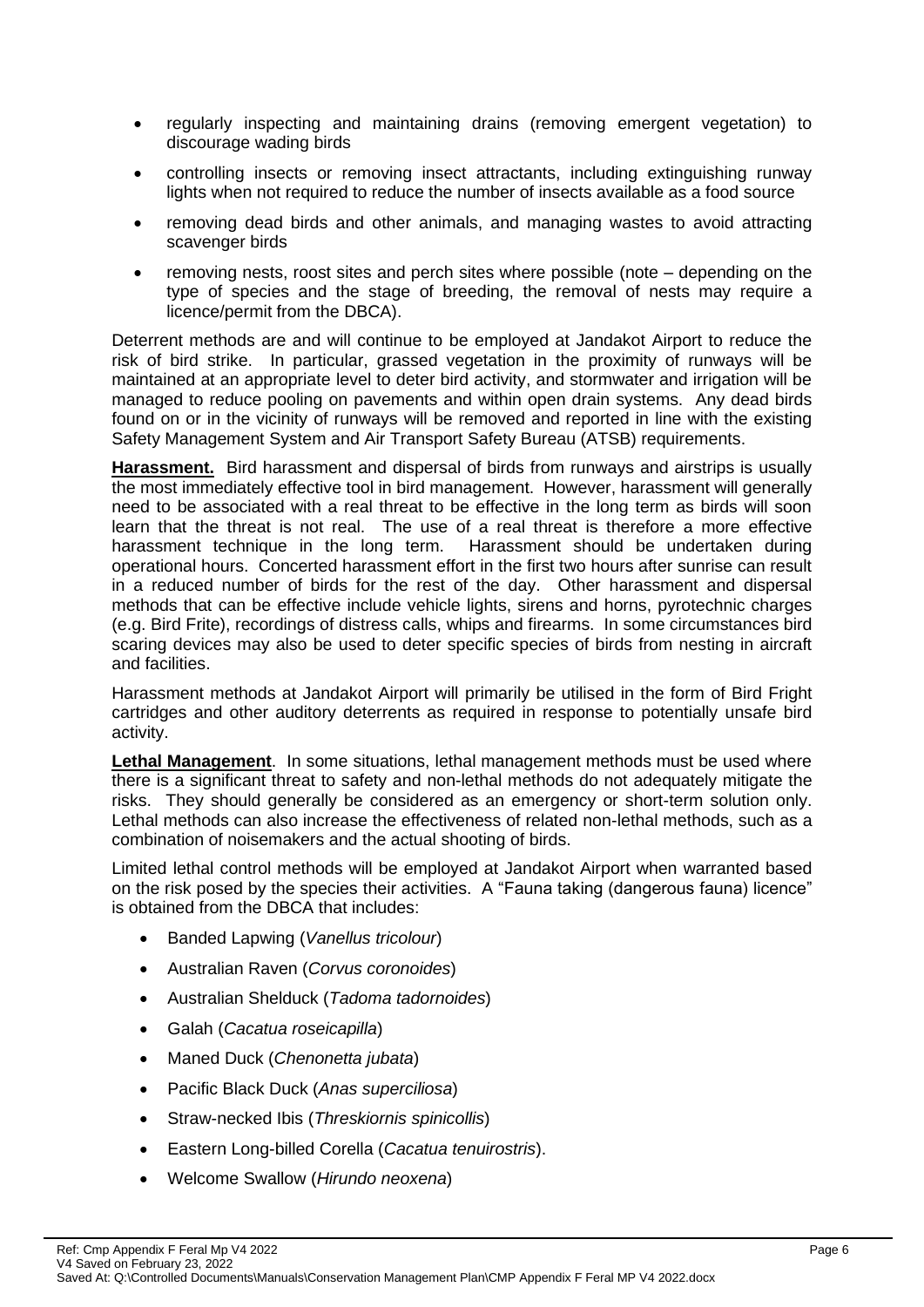## <span id="page-6-0"></span>**4 Feral Animals**

Feral animals are those species that have the potential to cause serious impact on natural systems through direct effects such as predation, habitat destruction, competition for food and territory, introduction of disease, and through environmental degradation such as that caused by over-grazing. Feral animals can be either native species that are impacting on nature conservation values (for instance, from unsustainable populations) or introduced species that have established wild or naturalised populations.

Introduced animals such as feral cats, foxes, rabbits and bees potentially occur at Jandakot Airport and all have a detrimental effect on nature conservation values. The control and removal of these introduced animals will help protect the native fauna and flora of Jandakot Airport.

## <span id="page-6-1"></span>**4.1 Rabbits**

Rabbits at Jandakot Airport are controlled using 1080 oat rabbit baits. Whilst rabbit baiting can occur at any time of year, baiting is usually conducted in later summer to early autumn when feed is at a minimum and rabbits are foraging for food.

Rabbit baiting at Jandakot Airport will be undertaken according to conditions detailed in the approved permit. This typically includes:

- Ensuring nominated approved users are appropriately trained
- Compliance with relevant sections of the Poisons Act 1964 and the 1080 Code of Practice.

Airport tenants and neighbouring landholders need to be advised of the baiting program 3-14 days in advance of the baiting event. A sign check should also be conducted prior to the bait laying session and any missing signs replaced.

All rabbit carcasses found should be buried on site. Following a baiting event, the number of rabbit carcasses found on site should be noted by Airport Services Officers/Grounds Staff and details (number, date and located) forwarded to the Jandakot Airport Holdings Environment Manger for inclusion in the Environmental Site Register. This will aid in assessing the effectiveness of the baiting program.

If JAH do not have the internal resources to undertake 1080 rabbit baiting, the baiting may be undertaken by a licensed contracted vertebrate pest controller.

Outside of approved 1080 baiting windows, rabbits may be controlled, if warranted, using alternative methods such as firearms, trapping and warren destruction.

If rabbit activity is monitored and assessed to be low, possibly as a result of myxomatosis or the rabbit haemorrhagic disease virus (RHDV) moving through the population, then 1080 baiting (and the risks associated with undertaking 1080 baiting) may not be warranted. Similarly, if alternative control methods are successfully employed (e.g. a managed release of RHDV), then 1080 baiting may not be warranted. If a scheduled 1080 baiting event is not undertaken, this must be documented with justification and reported within the Annual Report.

#### <span id="page-6-2"></span>**4.2 Foxes**

Foxes at Jandakot Airport are controlled using 1080 baits. The most effective fox control is usually achieved in late winter and spring. At this time food demands are high as foxes are rearing young. Foxes are also less mobile so reinfestation of baited areas can be delayed. At other times (especially autumn), foxes are more mobile. Jandakot Airport will undertake at least one fox baiting event annually, with a second event to potentially occur in conjunction with the peak rabbit baiting event (i.e. late summer to autumn) if required.

Fox baiting at Jandakot Airport will be undertaken according to conditions detailed in the approved permit. This typically includes: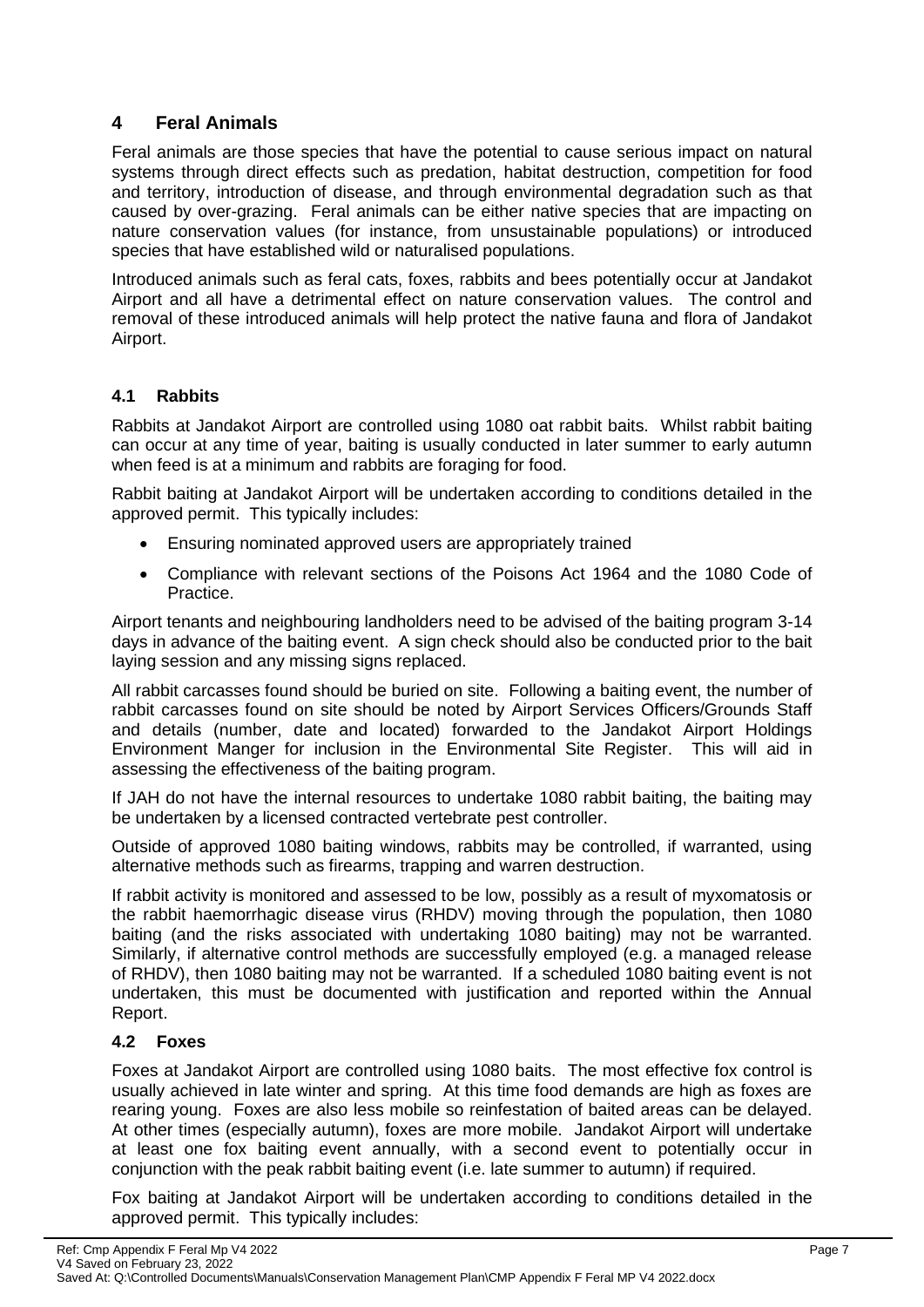- Ensuring nominated approved users are appropriately trained
- Compliance with relevant sections of the Poisons Act 1964 and the 1080 Code of Practice.

Airport tenants and neighbouring landholders need to be advised of the baiting program 3-14 days in advance of the baiting event. A sign check should also be conducted prior to the bait laying session, with any missing signs replaced. Therefore, there are potential efficiencies in conducting rabbit and fox baiting concurrently.

All fox carcasses found should be buried on site. The number of fox carcasses found on site should be noted by Airport Services Officers/Grounds Staff and details (number, date and located) forwarded to the Jandakot Airport Holdings Environment Manger for inclusion in the Environmental Site Register.

If JAH do not have the internal resources to undertake 1080 fox baiting, the baiting may be undertaken by a licensed contracted vertebrate pest controller.

Outside of approved 1080 baiting windows, foxes may be controlled, if warranted, using alternative methods such as firearms and trapping.

## <span id="page-7-0"></span>**4.3 1080 Approvals**

Approval to use 1080 is obtained from the relative regulatory agency (either the DBCA or the Department of Primary Industries and Regional Development (DPIRD)) in advance of the planned baiting. The 1080 Authorisation Voucher/Permit is received by an accredited site staff member or contractor who then procures the baits from a certified supplier. Baits are handled and laid according to the approved permit.

## <span id="page-7-1"></span>**4.4 Cat Trapping**

Feral cat trapping can potentially be conducted throughout the year. Cat trapping is undertaken by either approved Airport Services Officers or a contractor. As cat trapping is potentially very labour intensive, it is typically only undertaken in response to reported repeated cat sightings/evidence. If trapping is required, it is typically undertaken for a 1 week period and repeated every 4-6 weeks until multiple cat sightings/evidence are no longer noted.

Captured feral cats are euthanased and buried in approved pits. All trapping events are to be recorded along with details of the number of animals trapped and euthanased.

Trapping and euthanasia should be conducted in accordance with "Model Code of Practice for the Humane Control of Feral Cats" NSW Department of Primary Industries. This document refers to relevant Standard Operating Procedures (SOPs) that should be adhered to, including:

- Ground shooting of feral cats
- Trapping of feral cats using cage traps
- Trapping of feral cats using padded-jaw traps.

The above documents can be found at:

<http://www.environment.gov.au/biodiversity/invasive/publications/humane-control.html>

In addition to the Code of Practice and SOPs, the following should be noted: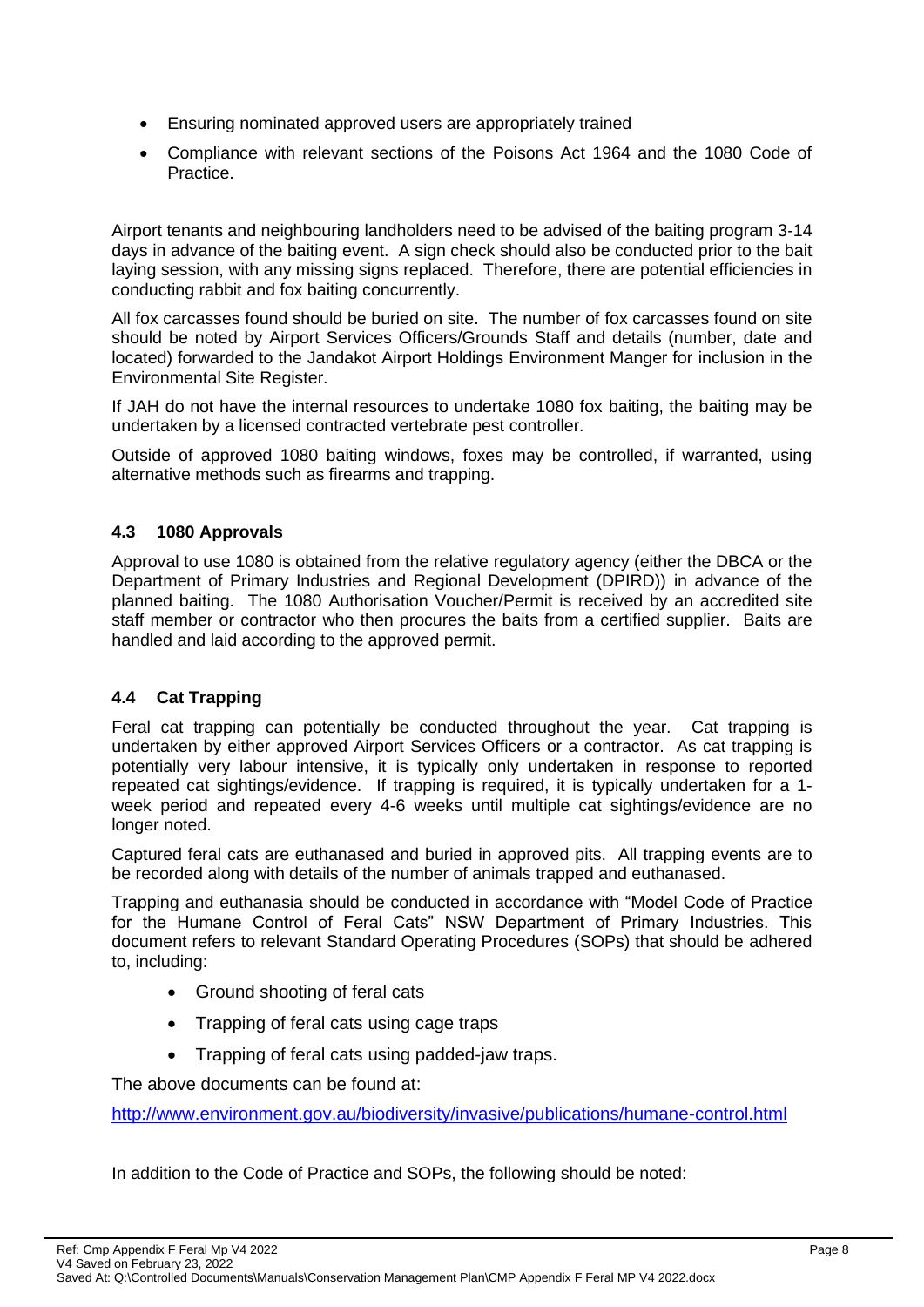- As a general guide, traps can be 'set' after sunset (e.g. after 6pm) and should be checked and disabled as soon as practical after sunrise (e.g. before 7am). Trapping during the day is likely to capture non-target animals and should therefore be avoided.
- Traps should be set where morning shade will lie to avoid hot conditions and to maximise cover during cold or wet conditions.
- Traps should be covered in hessian top and sides. This increases cover and comfort (wind, sun and some dampness) for the trapped animals, as well as making the trap more appealing.
- Traps should be marked with stakes and flagging tape to prevent them being lost and to allow another operator to find them in an emergency.
- Traps and hessian must be kept clean and hygienic. Pressure-wash the traps on completion of use and dispose of any soiled hessian.
- Feral cats like a smelly bait, but rotten bait is not humane or effective.
- Fauna often found in cage traps include bandicoots, crows and bobtails. Bobtails and crows are diurnal and indicate that the trap has been 'set' too early in the evening. Assess fauna briefly for injuries or distress before releasing where caught.

## <span id="page-8-0"></span>**4.5 Bees**

Feral honeybees (*Apis mellifera)* are introduced bees that originally escaped from hives and have become established in the wild. Colonies can be found in many parts of WA, usually living in tree hollows.

Honeybees have several impacts on native environments. They:

- take tree hollows that are needed by native birds and animals, making it hard for some species to find shelter or breed
- eat nectar and pollen which native birds, insects and other animals need to survive, possibly forcing these native species out of an area
- may affect the pollination of native plant species.

Feral honey bee hives are generally not known to occur in the Conservation Precincts due to the absence of large hollow bearing trees. Hives and swarming bees are occasionally found in aircraft, hangars and other buildings at the airport, primarily in spring. Any hives found at Jandakot Airport will be removed by specialists (beekeepers or pest controllers).

## <span id="page-8-1"></span>**5 Monitoring**

All sightings and reports of feral and overabundant native species associated with air safety management are to be recorded in the JAH Safety Management System. Additionally, sightings and incidents not directly associated with aircraft safety will also be recorded.

The JAH Environment Manager is responsible for maintaining a record of all feral and overabundant native species incidents within the JAH Safety Management System and providing a summary in the JAH Environmental Site Register.

## <span id="page-8-2"></span>**6 Reporting Requirements**

Reporting against actions described in this plan will be included within the Jandakot Airport Annual Environment Report (AER). In line with the *Airports (Environment Protection) Regulations 1997*, the AER will be submitted to the Department of Infrastructure, Transport,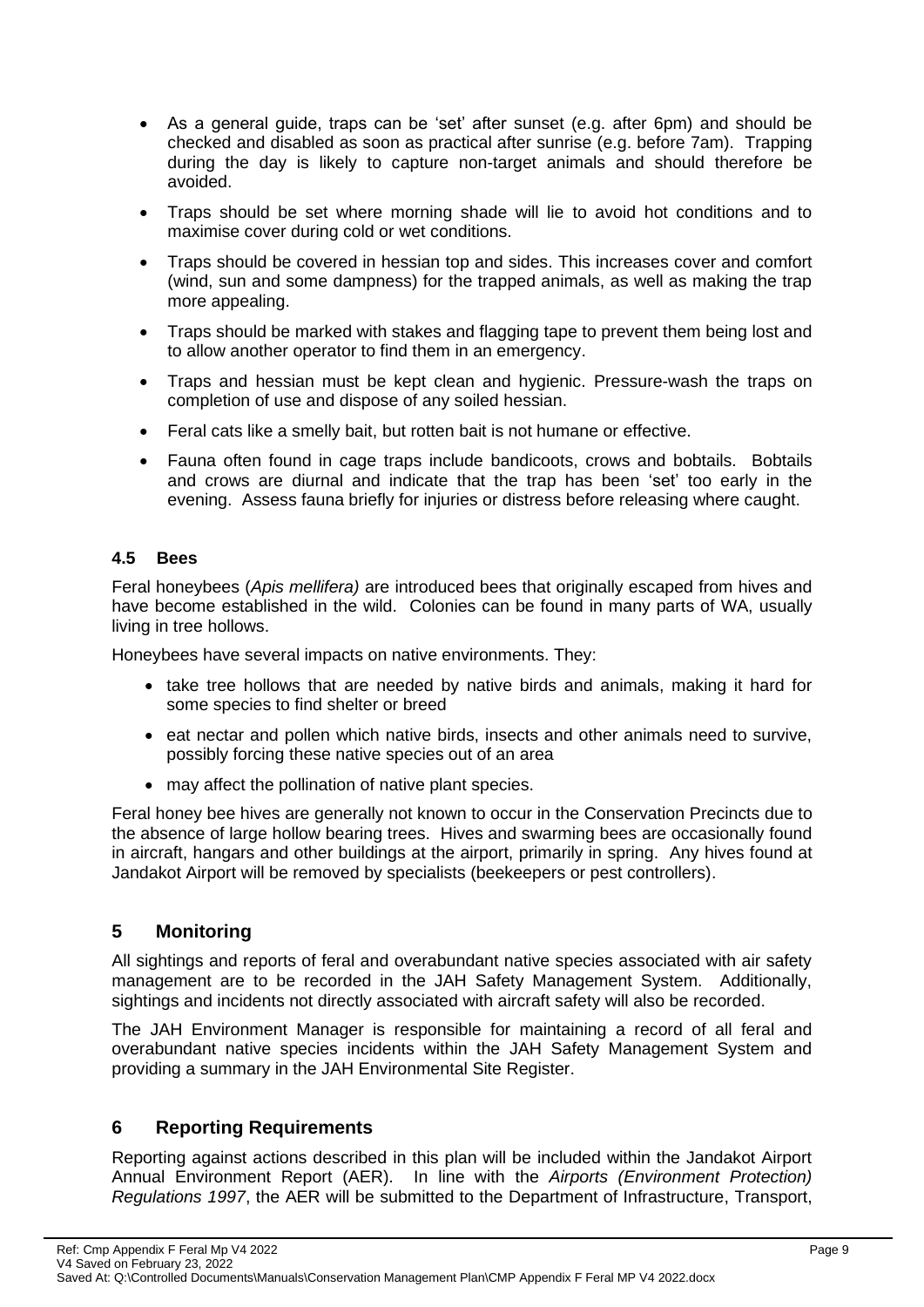Regional Development and Communications (DITRDC) by 28<sup>th</sup> October each year. A copy of the report will be provided to DAWE by 28<sup>th</sup> October each year.

## <span id="page-9-0"></span>**7 Review and Amendment of Feral Animal Management Plan**

As with the overarching The Conservation Management Plan, the Feral Animal Management Plan will require regular review and amendment in order to meet practical requirements on site as changing circumstances demand.

Once amended, the Feral Animal Management Plan will be submitted to the DAWE for the Minister's approval (ref Conditions 6 and 12 of EPBC 2009/4796 approval). The approved management plan will be implemented.

The Feral Animal Management Plan will undergo a comprehensive review every 5 years. The next comprehensive review will be undertaken in 2027, however it may be reviewed earlier if required..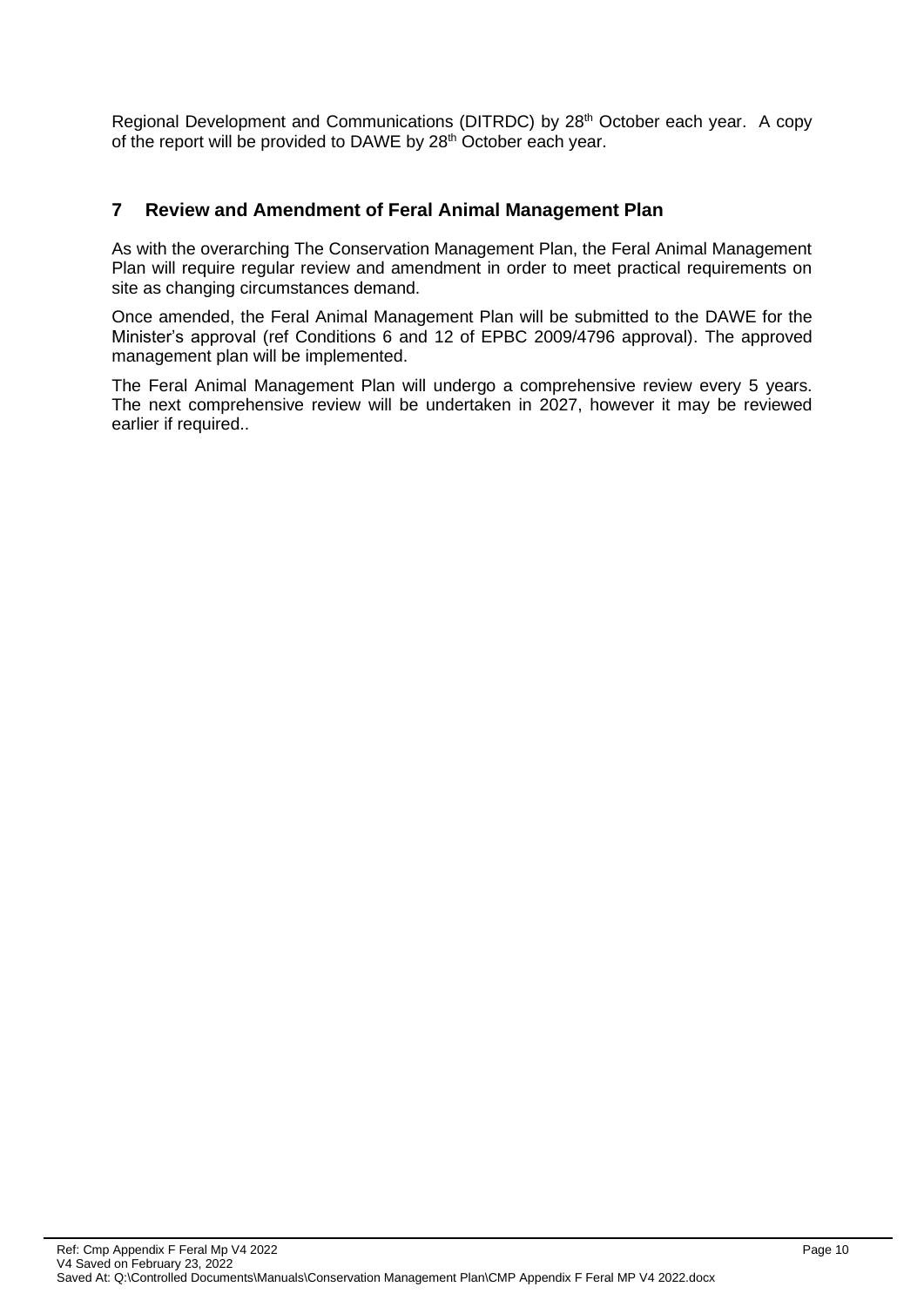## <span id="page-10-0"></span>**8 Summary of Actions**

The Table below contains a list of summary actions relating to the Jandakot Airport Feral Animal Management Plan.

| Table 1. Feral Animal Management Plan Summary of Actions. |                                                                                                        |                                                 |                                                                                                                                                                                                     |  |
|-----------------------------------------------------------|--------------------------------------------------------------------------------------------------------|-------------------------------------------------|-----------------------------------------------------------------------------------------------------------------------------------------------------------------------------------------------------|--|
| <b>Action</b>                                             |                                                                                                        | <b>Responsibility</b>                           | <b>Timing</b>                                                                                                                                                                                       |  |
|                                                           | <b>Overabundant Native Species</b>                                                                     |                                                 |                                                                                                                                                                                                     |  |
| FAMP1                                                     | Apply for DBCA Annual Licence<br>to Take Dangerous Fauna.                                              | JAH EM in consultation<br>with the OM and SASO. | Within one month of<br>the expiration of the<br>existing license<br>(6/7/2024) (or<br>sooner if quota on<br>licence is reached<br>prior to expiry date).                                            |  |
| FAMP <sub>2</sub>                                         | Complete 'Licence Return' for<br>Licence to Take Dangerous<br>Fauna and submit to DBCA.                | JAH EM in consultation<br>with the OM and SASO. | Within one month of<br>the expiration of the<br>license.                                                                                                                                            |  |
| FAMP3                                                     | Utilise pyrotechnics, hazing and<br>other appropriate methods to<br>deter bird and macropod activity.  | JAH OM supported by<br>ASO <sub>s</sub> .       | Immediately in<br>response to<br>bird/macropod<br>sighting in (or in<br>vicinity of) air<br>movement areas.                                                                                         |  |
| Fox and Rabbit Baiting                                    |                                                                                                        |                                                 |                                                                                                                                                                                                     |  |
| FAMP4                                                     | Apply for 1080 permit renewal.                                                                         | JAH EM.                                         | Timing depends on<br>the current<br>processes within the<br>issuing Department.<br>Action should be<br>taken to ensure the<br>permit is issued in<br>time for the next<br>1080 baiting<br>'window'. |  |
| FAMP5                                                     | Notify tenants and neighbouring<br>landholders.                                                        | <b>JAH EM</b>                                   | At least 3 days prior<br>to baiting event.                                                                                                                                                          |  |
| FAMP6                                                     | Install warning signs in<br>accordance with permit (not<br>required if old signs are still<br>intact). | <b>JAH EM</b>                                   | At least 3 days prior<br>to baiting event.                                                                                                                                                          |  |
| FAMP7                                                     | Undertake rabbit baiting.                                                                              | JAH EM, JAH EC and<br>1080-trained ASOs.        | Annually late<br>summer/autumn                                                                                                                                                                      |  |
| FAMP8                                                     | Undertake 1080 fox baiting.                                                                            | JAH EM, JAH EC and<br>1080-trained ASOs.        | Annually late<br>winter/spring                                                                                                                                                                      |  |
| FAMP9                                                     | Report to JAH EM the<br>number/date/location of any<br>carcasses found.                                | JAH ASOs.                                       | In the 2 weeks<br>following a baiting<br>event.                                                                                                                                                     |  |
| <b>Cat Trapping</b>                                       |                                                                                                        |                                                 |                                                                                                                                                                                                     |  |
| FAMP10                                                    | Undertake cat trapping in<br>response to reported cat<br>sightings and report trapping<br>outcomes.    | JAH EM in consultation<br>with the OM and SASO. | Traps to be<br>deployed within 5<br>days of a triggering<br>event (i.e. repeated<br>sightings or<br>evidence of 'activity')<br>for a period of 7<br>days.                                           |  |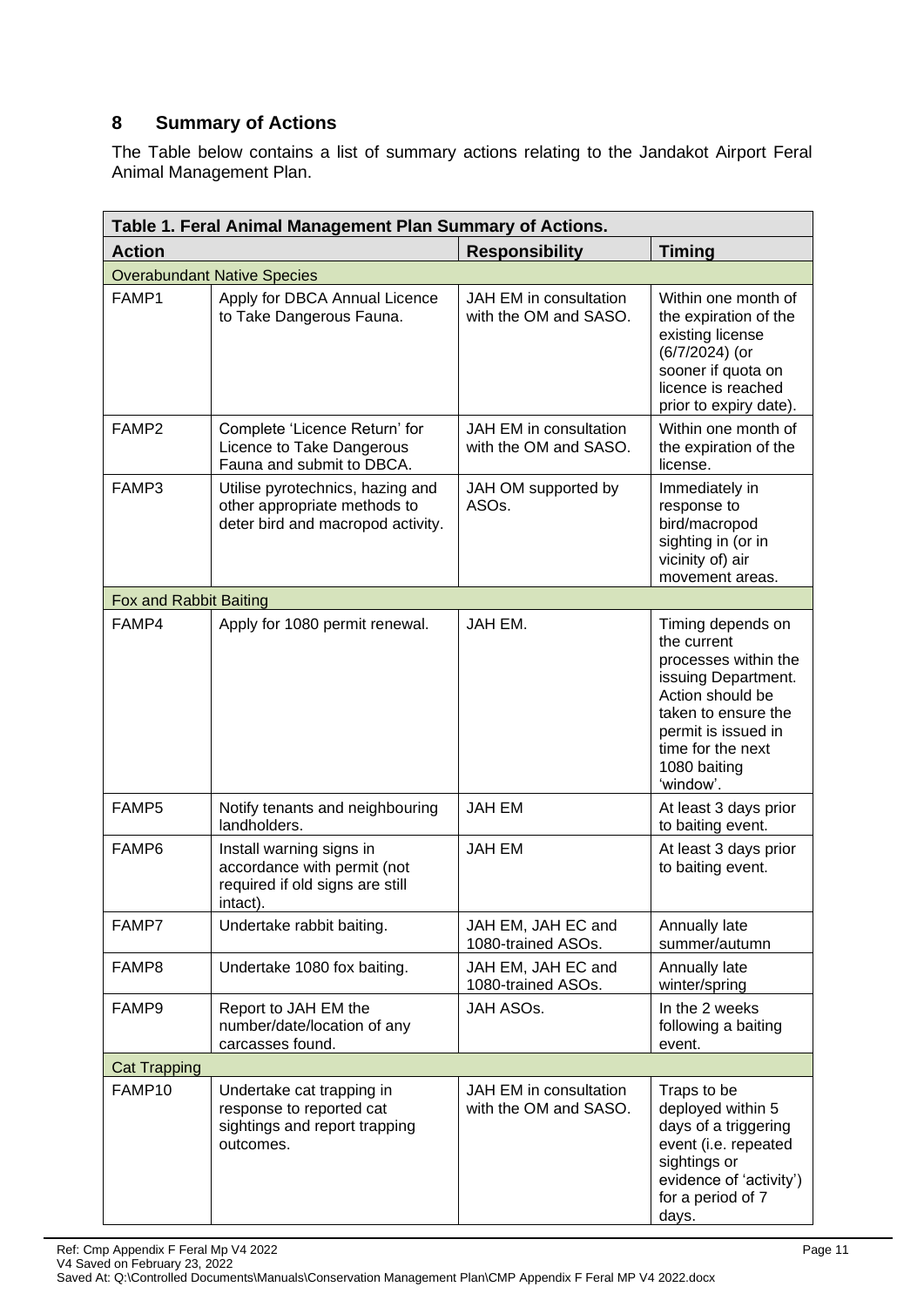| Table 1. Feral Animal Management Plan Summary of Actions. |                                                                                                                                                                      |                       |                                           |  |
|-----------------------------------------------------------|----------------------------------------------------------------------------------------------------------------------------------------------------------------------|-----------------------|-------------------------------------------|--|
| <b>Action</b>                                             |                                                                                                                                                                      | <b>Responsibility</b> | <b>Timing</b>                             |  |
|                                                           | <b>Monitoring and Reporting Requirements</b>                                                                                                                         |                       |                                           |  |
| FAMP11                                                    | Report in SMS all incidents/near<br>misses (including 'action taken')<br>associated with feral and<br>overabundant native species*.                                  | JAH ASOs and JAH EM.  | Within 48 hours of<br>incident occurring. |  |
| FAMP12                                                    | Report all use of firearms (Bird<br>Frite and culling) on the Firearms<br>Register and in the SMS/iAuditor.                                                          | <b>JAH ASOS</b>       | Within 48 hours of<br>using firearm.      |  |
| FAMP13                                                    | Enter 'animal hazard' and feral<br>animal incident data from SMS<br>onto Site Environment Register<br>and analyse for reporting within<br>the AER.                   | <b>JAH EM</b>         | Annually prior to 28<br>October.          |  |
| FAMP14                                                    | Report against actions of the<br><b>FAMP</b> within an Annual<br><b>Compliance Report (ref Condition</b><br>16 of EPBC 2009/4796) and<br>publish on the JAH website. | <b>JAH EM</b>         | 28 October Annually.                      |  |
| FAMP15                                                    | Report against actions of the<br>FAMP within the Jandakot Airport<br><b>Annual Environment Report</b><br>(AER) and provide copies to<br><b>DITRDC and DAWE.</b>      | <b>JAH EM</b>         | 28 October Annually.                      |  |
| <b>Review and Amendment of FAMP</b>                       |                                                                                                                                                                      |                       |                                           |  |
| FAMP16                                                    | Update and revise the existing<br>Feral Animal Management Plan.                                                                                                      | <b>JAH EM</b>         | 2027                                      |  |

\* It is recognised that rabbit sightings are a common occurrence in areas of Jandakot Airport and appropriate management action is taken. Rabbit sighting are excluded from the SMS (unless associated with a specific safety incident or extenuating circumstances) in order to prevent the data being skewed in relation to the higher risk incidents.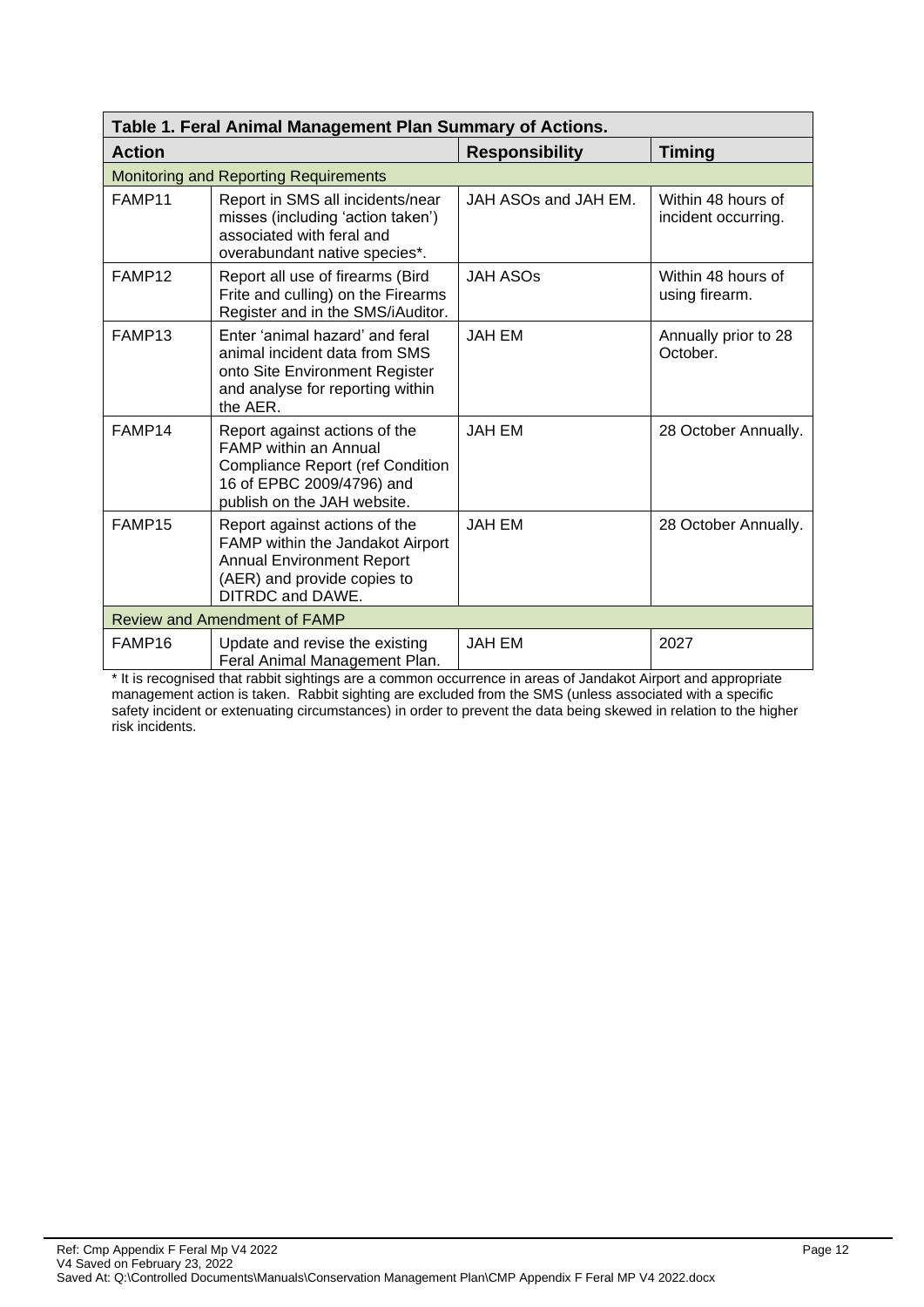## <span id="page-12-0"></span>**9 Glossary.**

| <b>AER</b>     | <b>Annual Environment Report</b>                                                                                                                                                                                                                                      |  |
|----------------|-----------------------------------------------------------------------------------------------------------------------------------------------------------------------------------------------------------------------------------------------------------------------|--|
| <b>ARRPA</b>   | Agricultural and Related Resources Protection Act                                                                                                                                                                                                                     |  |
| <b>ASO</b>     | <b>Airport Services Officer</b>                                                                                                                                                                                                                                       |  |
| <b>ATSB</b>    | Air Transport Safety Bureau                                                                                                                                                                                                                                           |  |
| <b>CMP</b>     | <b>Conservation Management Plan</b>                                                                                                                                                                                                                                   |  |
| <b>DAWE</b>    | Department of Agriculture, Water and the Environment (formerly DOEE,<br>DOE, DSEWPaC and DEWHA)                                                                                                                                                                       |  |
| <b>DBCA</b>    | Department of Biodiversity, Conservation and Attractions (formerly DPAW,<br>DEC and CALM).                                                                                                                                                                            |  |
| <b>DEC</b>     | Department of Environment and Conservation. On 1 July 2013 the<br>Department of Environment and Conservation separated into two<br>agencies, the Department of Parks and Wildlife (DPAW - now DBCA) and<br>the Department of Environment Regulation (DER - now DWER). |  |
| <b>DAFWA</b>   | Department of Agriculture and Food Western Australia (now DPIRD)                                                                                                                                                                                                      |  |
| <b>DEWHA</b>   | Department of Environment, Water, Heritage and the Arts (now DAW)                                                                                                                                                                                                     |  |
| <b>DIRDC</b>   | Department of Infrastructure, Regional Development and Cities (now<br>DITRDC)                                                                                                                                                                                         |  |
| <b>DIT</b>     | Department of Infrastructure and Transport (now DITRDC)                                                                                                                                                                                                               |  |
| <b>DITRDC</b>  | Department of Infrastructure, Transport, Regional Development and<br>Communications (formerly DIT, DIRD and DIRDC)                                                                                                                                                    |  |
| <b>DOEE</b>    | Department of the Environment and Energy (now DAWE)                                                                                                                                                                                                                   |  |
| <b>DPAW</b>    | Department of Parks and Wildlife (now DBCA).                                                                                                                                                                                                                          |  |
| <b>DPIRD</b>   | Department of Primary Industries and Regional Development                                                                                                                                                                                                             |  |
| <b>DSEWPaC</b> | Department of Sustainability, Environment, Water, Population and<br>Communities (now DAWE)                                                                                                                                                                            |  |
| <b>EPBC</b>    | Environmental Protection and Biodiversity Conservation Act 1999                                                                                                                                                                                                       |  |
| <b>FAMP</b>    | Feral Animal Management Plan                                                                                                                                                                                                                                          |  |
| <b>HAL</b>     | Jandakot Airport Holdings                                                                                                                                                                                                                                             |  |
| <b>JAH EM</b>  | Jandakot Airport Holdings Environment Manager                                                                                                                                                                                                                         |  |
| OM             | <b>Operations Manager</b>                                                                                                                                                                                                                                             |  |
| <b>SASO</b>    | Senior Airport Services Officer                                                                                                                                                                                                                                       |  |
| <b>SMS</b>     | Safety Management System (An access database used by JAH to record<br>all Incidents).                                                                                                                                                                                 |  |
| <b>SOP</b>     | <b>Standard Operating Procedure</b>                                                                                                                                                                                                                                   |  |
| <b>WHMP</b>    | Wildlife Hazard Management Plan                                                                                                                                                                                                                                       |  |